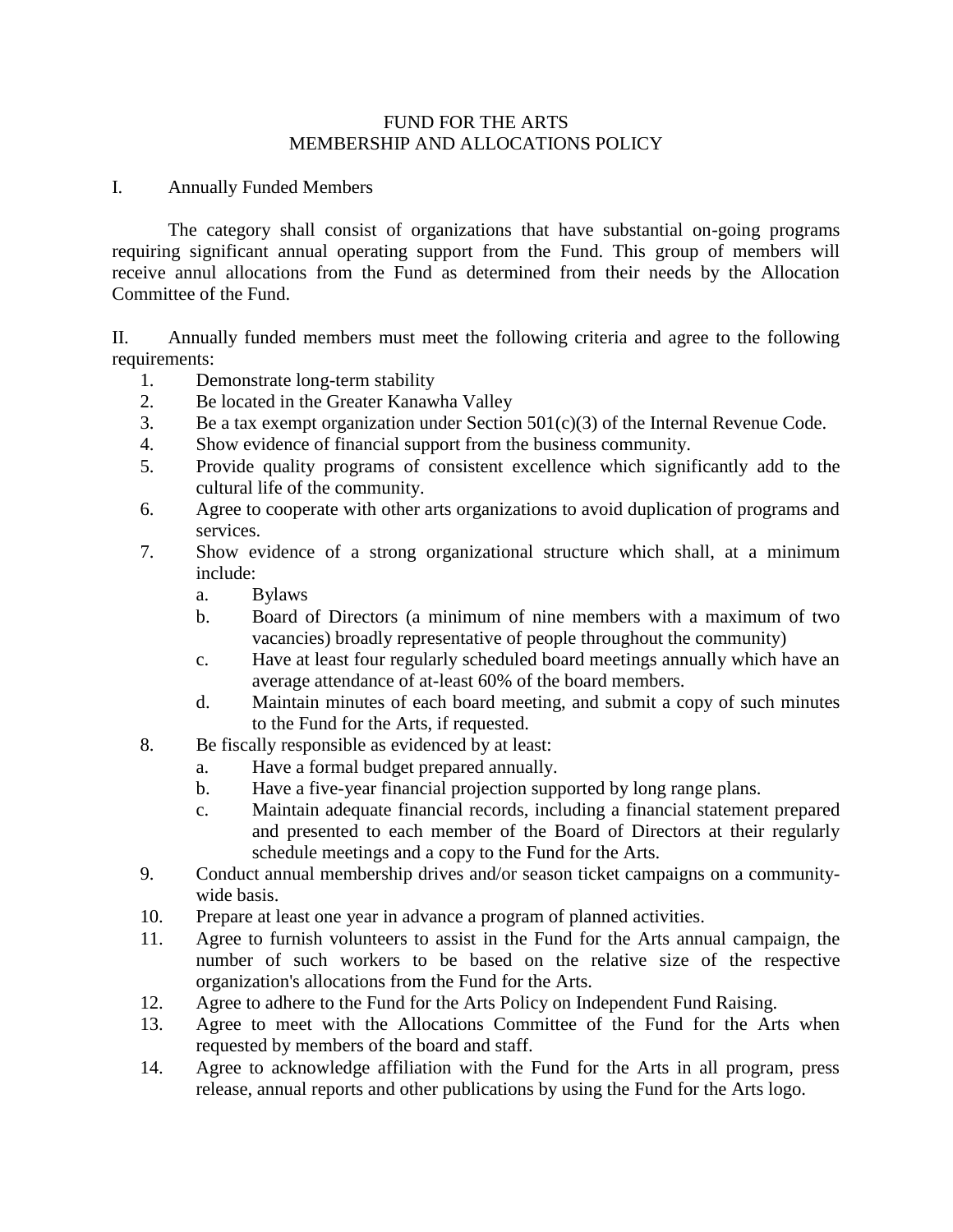- III. Application for annually funded members.
	- 1. Annually funded members shall submit a letter of intent to the Fund for the Arts prior to June 1st of each year which shall include a resolution from the organization's Board of Directors stating that the organization wishes to be considered as an annually funded member.
	- 2. Upon receipt of the letter the annually funded member will be notified by the Fund for the Arts of the requirements for members.
	- 3. Prior to June 1st of each year, the organization must submit the following information to the Fund for the Arts:
		- a. A list of the current members of the Board of Directors showing names, addresses and phone numbers.
		- b. A schedule of all board meetings to be held together with the time and location of such meetings.
		- c. A statement of the organization's objectives and goals and current financial plans together with a five-year financial plan.
		- d. The name and address of the Chairman of the annual membership or ticket sales campaign.
		- e. A schedule of the activities and events or program planned for the upcoming year.
		- f. A signed statement agreeing to the Fund for the Arts fund raising policy.
		- g. A list of names of volunteers willing to work on the Fund for the Arts annual fund raising campaign.
	- 4. Prior to November 1st of each year, the organization is to submit a request for funds in the format provided by the Fund for the Arts (copy attached).